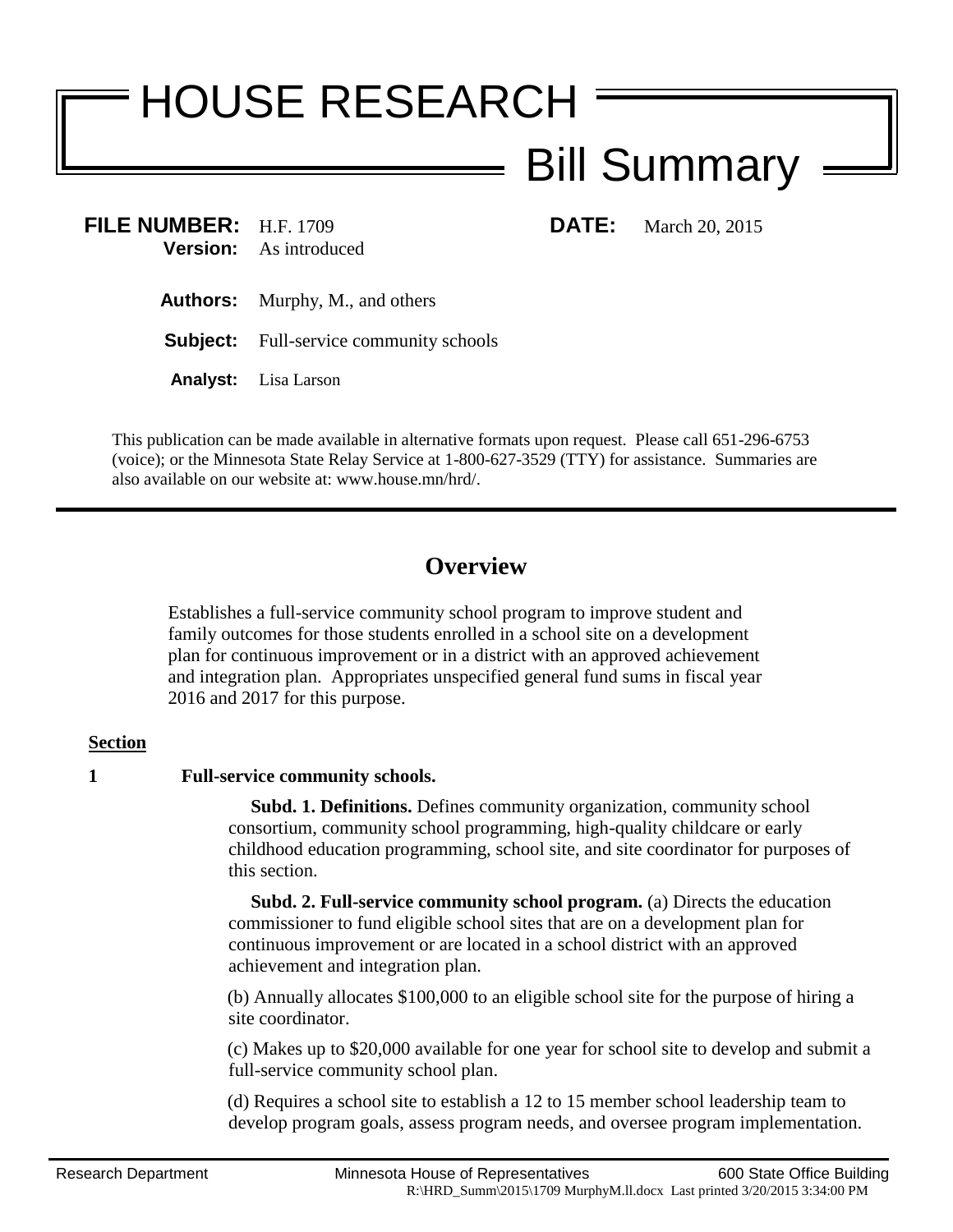Requires the team: to have 30 percent parent members, 30 percent teacher members, and include the school principal and partner agencies; and to oversee baseline analyses. Charges the team with monitoring operations and programming and regularly making recommendations summarized in an annual report that is publicly available on the school and district Web sites.

(e) Directs school sites to complete a baseline analysis before beginning full-service community school programs that includes: school site needs that identify school challenges, analyzes students including the number and needs of students with disabilities, English learners, homeless or highly mobile students, and students with meal benefits and their enrollment and retention rates, suspension and expulsion data for various categories of students, disaggregated student achievement data, parent engagement strategies and successes, and need for and availability of wrap-around services; community assets and a plan to use and align the assets; and community needs for childcare and early childhood education programs, physical and mental health services for children and adults, and job training and other adult education programs.

(f) Requires funded school sites to establish at least two types of programs, including: early childhood, early childhood education, and child care services; academic experiences, activities, services, programs, and support services; parent involvement, family literacy, leadership, and education activities; mental and physical health programs, services, education, and care; community involvement opportunities, adult education, and homeless prevention; positive discipline; and other programs to meet school and community needs identified in the basis analysis and the full-service community school plan.

(g) Directs the leadership team at each school site to develop a team plan to: establish and operate the team; maintain program attendance records; maintain participation data and the program's impact on participating children and adults; document collaboration between the school, community, local governmental units, organizations, businesses, and social service providers; establish and maintain partnerships with institutions to help develop and implement community school programming; comply with the nondiscrimination policy; and plan for team development.

 **Subd. 3. Full-service community school review.** (a) Directs a school site every third year to submit a publicly available report to the commissioner to integrate programs at school sites and the effect of the transition to a full-service community school on participating children and adults. Requires the report to describe: an effectiveness assessment; problems in designing and executing the plan; team operations and contributions; recommendations for improving program delivery; number and percent of students not previously served; improved student retention; improved student academic achievement; changes in students' school readiness; anticipated budget savings, if any; improved family involvement; stakeholder and partner satisfaction; ability to continue services without funding; increased access to services; and collaboration among agencies and partners.

(b) Directs the commissioner to evaluate the reports according to these criteria: the effectiveness in implementing the school plan; lessons to improve student